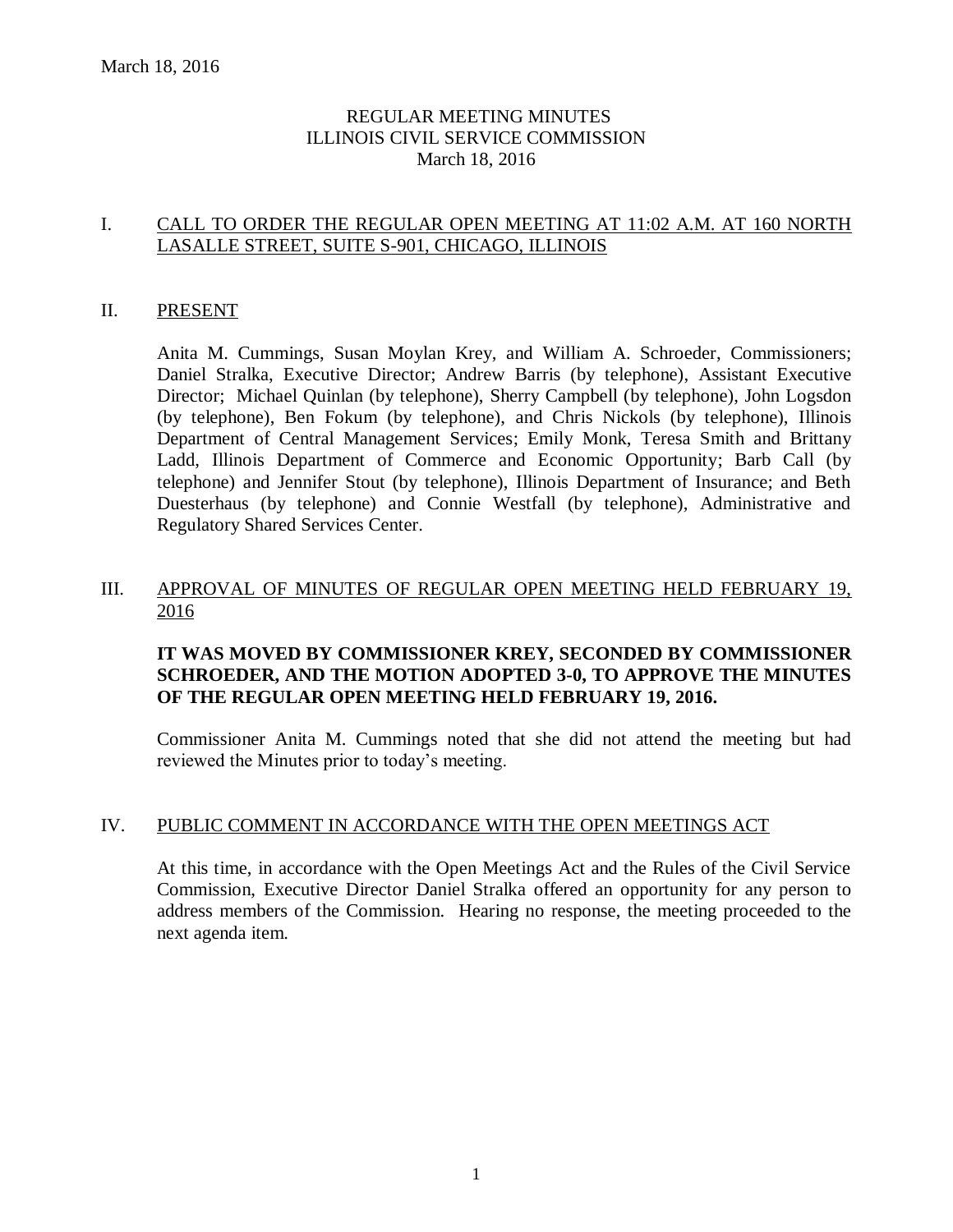#### $V<sub>r</sub>$ EXEMPTIONS UNDER SECTION 4d(3) OF THE PERSONNEL CODE

# A. Report on Exempt Positions from Department of Central Management Services

|               | Total            | Number of Exempt |
|---------------|------------------|------------------|
| <u>Agency</u> | <b>Employees</b> | Positions        |
|               |                  |                  |
|               |                  |                  |
|               |                  |                  |
|               |                  |                  |
|               |                  |                  |
|               |                  |                  |
|               |                  |                  |
|               |                  |                  |
|               |                  |                  |
|               |                  |                  |
|               |                  |                  |
|               |                  |                  |
|               |                  |                  |
|               |                  |                  |
|               |                  |                  |
|               |                  |                  |
|               |                  |                  |
|               |                  |                  |
|               |                  |                  |
|               |                  |                  |
|               |                  |                  |
|               |                  |                  |
|               |                  |                  |
|               |                  |                  |
|               |                  |                  |
|               |                  |                  |
|               |                  |                  |
|               |                  |                  |
|               |                  |                  |
|               |                  |                  |
|               |                  |                  |
|               |                  |                  |
|               |                  |                  |
|               |                  |                  |
|               |                  |                  |
|               |                  |                  |
|               |                  |                  |
|               |                  |                  |
|               |                  |                  |
|               |                  |                  |
|               |                  |                  |
|               |                  |                  |
|               |                  |                  |
|               |                  |                  |
|               |                  |                  |
|               |                  |                  |
|               |                  |                  |
|               |                  |                  |
|               |                  |                  |
|               |                  |                  |
|               |                  |                  |
|               |                  |                  |
|               |                  |                  |
|               |                  |                  |
|               |                  |                  |
|               |                  |                  |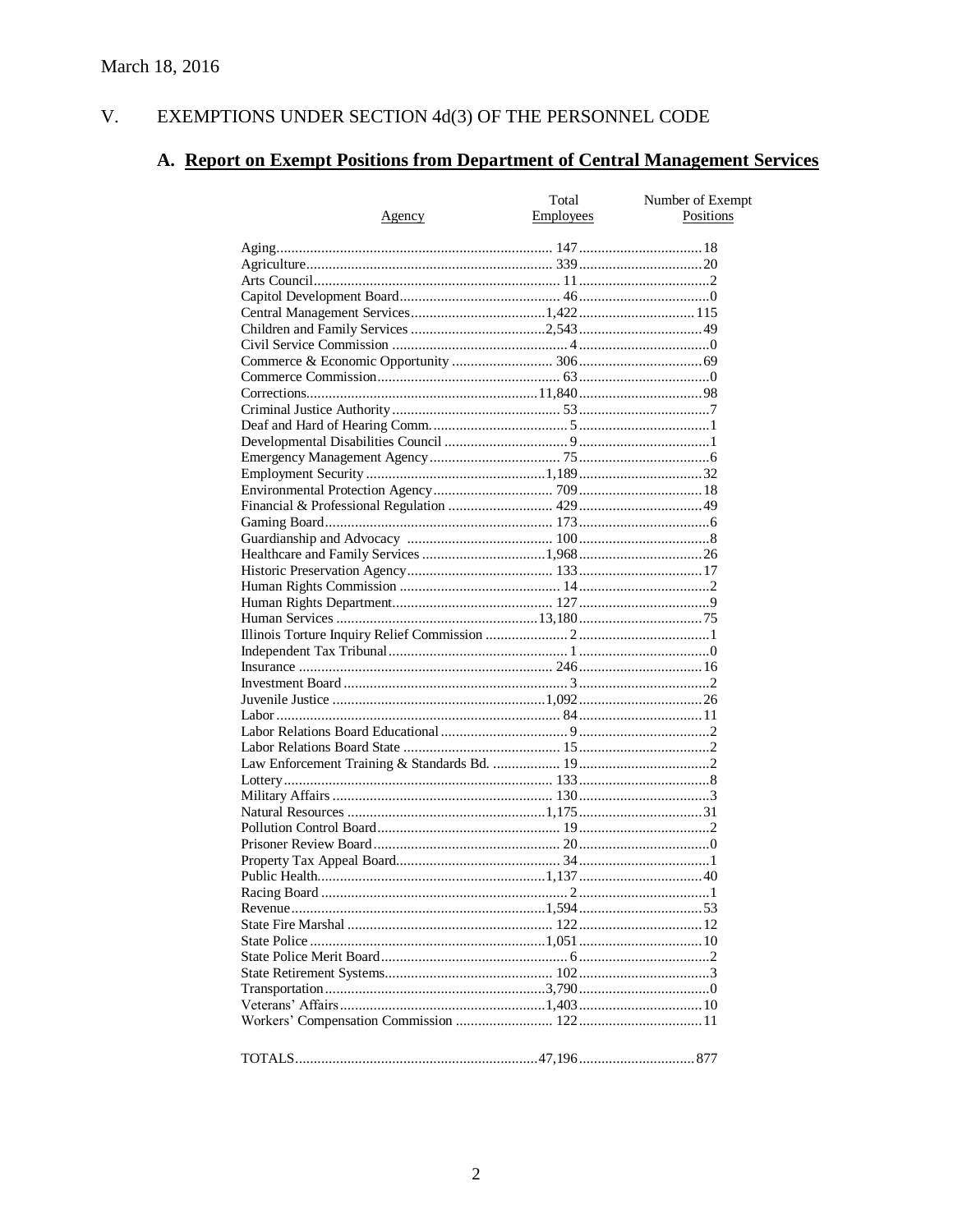#### **B. Governing Rule – Section 1.142 Jurisdiction B Exemptions**

- a) The Civil Service Commission shall exercise its judgment when determining whether a position qualifies for exemption from Jurisdiction B under Section 4d(3) of the Personnel Code. The Commission will consider any or all of the following factors inherent in the position and any other factors deemed relevant to the request for exemption:
	- 1) The amount and scope of principal policy making authority;
	- 2) The amount and scope of principal policy administering authority;
	- 3) The amount of independent authority to represent the agency, board or commission to individuals, legislators, organizations or other agencies relative to programmatic responsibilities;
	- 4) The capability to bind the agency, board or commission to a course of action;
	- 5) The nature of the program for which the position has principal policy responsibility;
	- 6) The placement of the position on the organizational chart of the agency, board or commission;
	- 7) The mission, size and geographical scope of the organizational entity or program within the agency, board or commission to which the position is allocated or detailed.
- b) The Commission may, upon its own action after 30 days notice to the Director of Central Management Services or upon the recommendation of the Director of the Department of Central Management Services, rescind the exemption of any position that no longer meets the requirements for exemption set forth in subsection (a). However, rescission of an exemption shall be approved after the Commission has determined that an adequate level of managerial control exists in exempt status that will insure responsive and accountable administrative control of the programs of the agency, board or commission.
- c) For all positions currently exempt by action of the Commission, the Director of Central Management Services shall inform the Commission promptly in writing of all changes in essential functions, reporting structure, working title, work location, position title, position number or specialized knowledge, skills, abilities, licensure or certification.
- d) Prior to granting an exemption from Jurisdiction B under Section 4d(3) of the Personnel Code, the Commission will notify the incumbent of the position, if any, of its proposed action. The incumbent may appear at the Commission meeting at which action is to be taken and present objections to the exemption request.

(Source: Amended at 34 Ill. Reg. 3485, effective March 3, 2010)

\* \* \*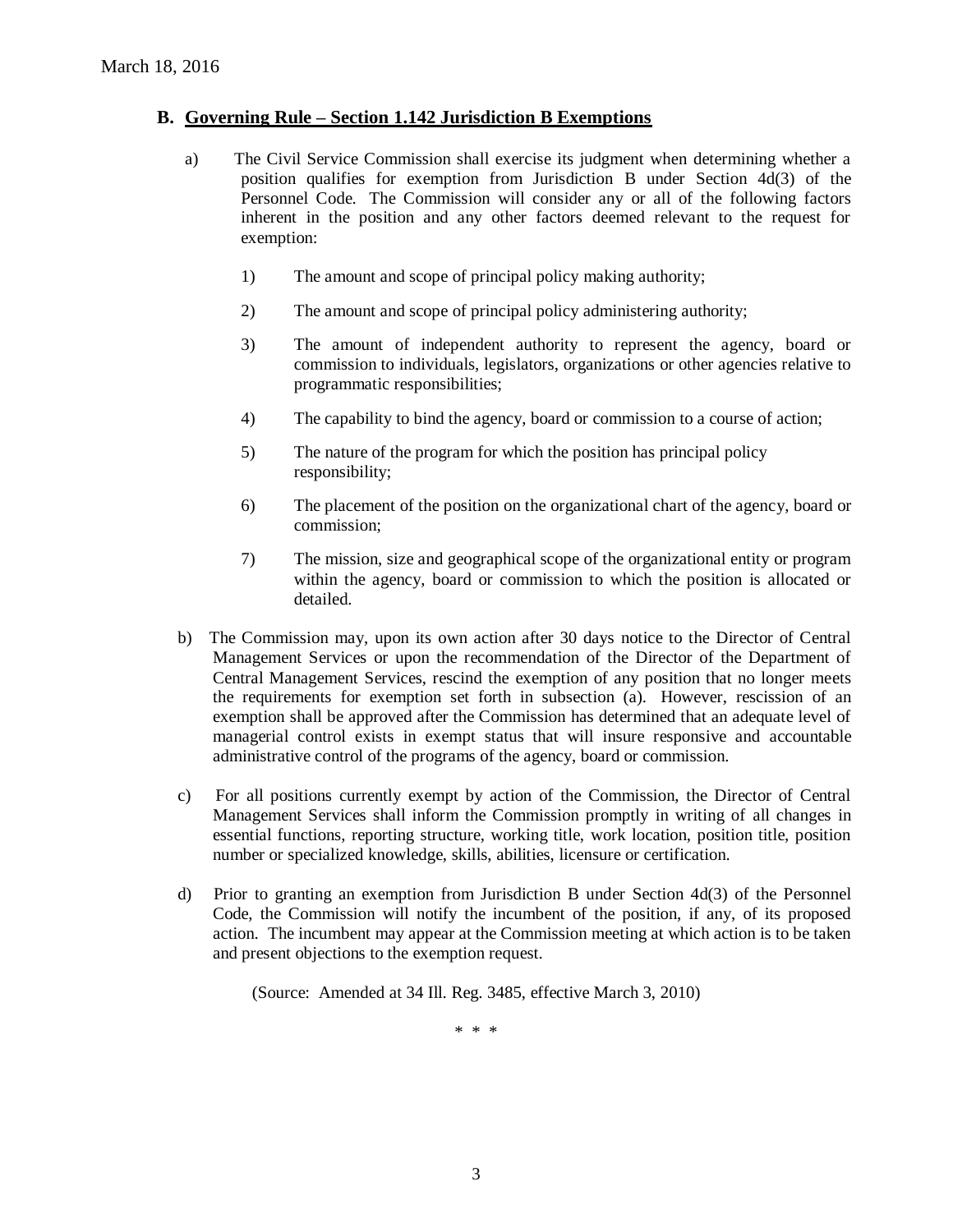# **C. Requests for 4d(3) Exemption**

Executive Director Daniel Stralka reported the following:

- $\triangleright$  As to Item C, by agreement between Commission Staff and Central Management Services, it is requested that Items C and D be continued to the Commission's April 15, 2016 meeting.
- $\triangleright$  As to Item E1, the agency asked to withdraw this request.
- $\triangleright$  As to Item E2, this is a request from the Department of Commerce and Economic Opportunity (DCEO) for an Assistant Deputy Director in the Office of Trade and Investment (OTI), a position that reports to the Deputy Director of OTI who reports to the Director. The OTI is to promote Illinois' economy through outreach events and trade missions, and provide financial and technical exporting assistance to Illinois companies. This position was first granted an exemption in 2011 but had it rescinded due to extended vacancy in 2013. The agency is, essentially, seeking to reinstate the exemption. It has been the Commission's practice that when an agency comes back before the Commission seeking to reestablish such an exemption because it now is going to fill the position, it is approved routinely. There is a wrinkle to this request. On February 3, 2016 the Governor issued Executive Order 2016-2 which referenced the creation of a not-for-profit corporation – the Illinois Business and Economic Development Corporation (ILBEDC) – which would assist DCEO in its economic development work. What is somewhat unknown at this time is what will be the relationship between the ILBEDC and DCEO or which of these entities would be taking the lead on economic development policy determinations. That would potentially impact the eligibility for exemption of this position. Agency representatives indicated that the OTI would survive any organizational change resulting from the ILBEDC. Since at this point in time the ILBEDC has yet to be implemented and considering the Commission's practice of approving requests to reinstate exemptions that had been rescinded due to extended vacancy, it is the Staff recommendation to approve this request. However, it was conveyed to the agency that this is the sole reason and continued eligibility would depend on how the ILBEDC ends up being utilized by the agency, or vice-versa. Executive Director Stralka also noted that he has a scheduled meeting with DCEO officials early next month to further discuss the implementation of the ILBEDC.

Emily Monk, Senior Advisor, Illinois Department of Commerce and Economic Opportunity, agreed with this presentation but also noted that this position deals with overseas officials and they prefer to deal directly with government representatives and not employees of some not-for-profit corporation. That lends legitimacy to the discussions.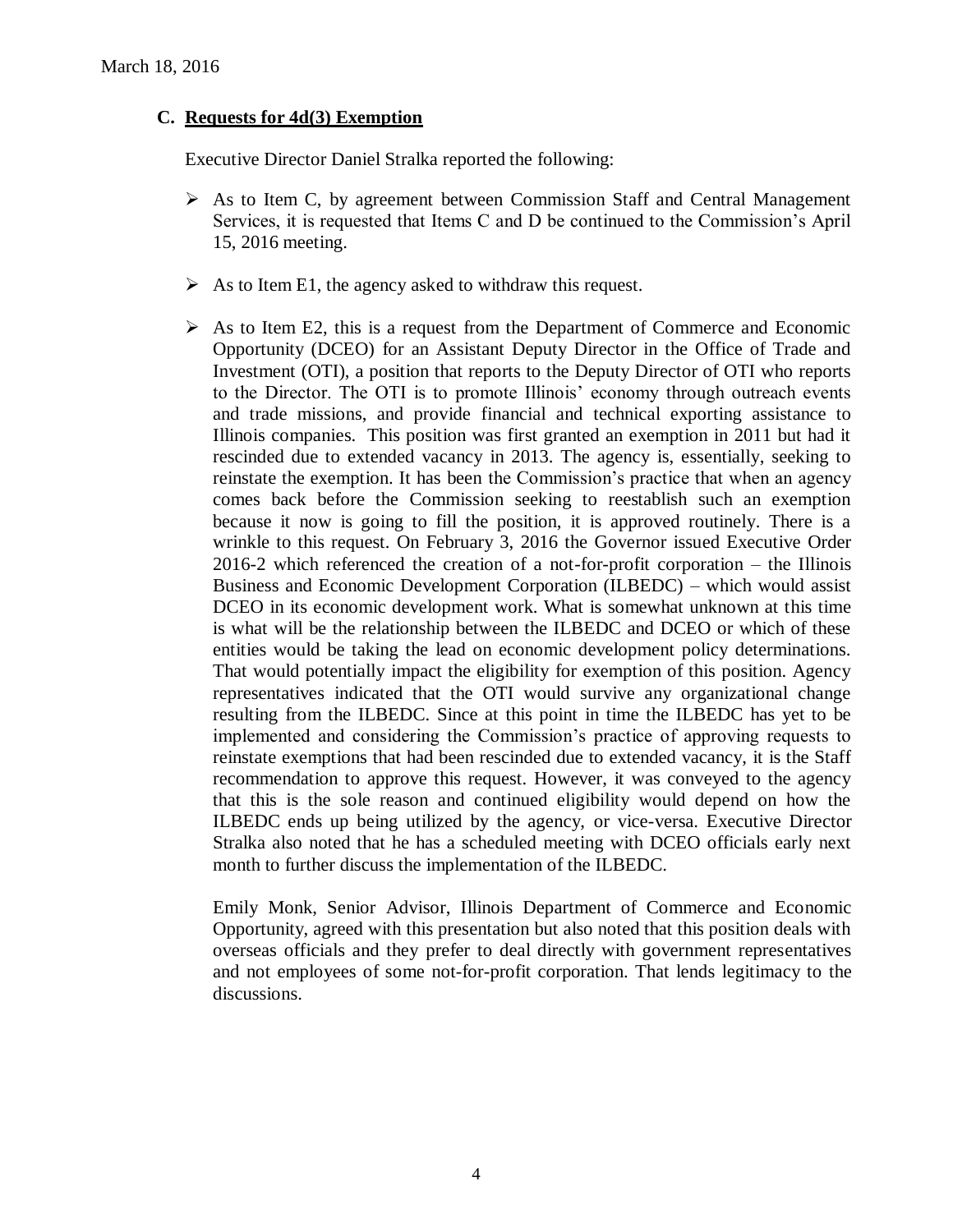Commissioner Cummings indicated that she is uncomfortable with the ILBEDC and suggested that this request be continued until next month so the Staff meeting with the agency can take place. Monk replied that the agency's concern was a continuance may adversely impact its plans to appoint a candidate to this position. The Governor's Office has made OTI a priority. Commissioner Cummings replied that she had concerns about the ILBEDC being an outside entity acting on behalf of a State agency.

Commissioner Schroeder inquired whether the prospective employee understood the ramifications of the exemption status. Emily Monk assured that they did and noted approval of the exemption request makes the position "at will" anyway.

Commissioner Cummings asked for some additional information about the ILBEDC. Brittany Ladd, Chief Operating Officer, Illinois Department of Commerce and Economic Opportunity, responded that the Articles of Incorporation had been filed but much remains unknown due to it being so new. Commissioner Cummings then asked why the State needs it and how it helps. Emily Monk responded that it is following the practice of other States that have created similar entities to take the lead on some economic development initiatives. Commissioner Cummings inquired about funding and Monk indicated that it would not be State funded. Commissioner Schroeder expressed a concern that the agency may lose the candidate.

Commissioner Krey noted that the position has essentially been vacant for five years and asked why the agency was acting now. Emily Monk replied that there was not much support from the prior administration to appoint to this position and a suitable candidate was never identified. Brittany Ladd added that this administration was focusing on international trade as an economic development initiative.

Commissioner Cummings added that she was uncomfortable with the idea of an outside entity coming in to do the work that capable State employees presently perform. Commissioner Schroeder asked for clarification that this position will specifically dealing with foreign trade which Emily Monk confirmed. Executive Director Stralka noted that the ITO appears to be an entity that because of its subject matter will not be affected by the addition of the ILBEDC as other programs may. He added that there are presently a large number of exempt position vacancies at the agency.

- $\triangleright$  As to Item F, the agency requested that this be continued to the Commission's April 15, 2016 meeting. Staff had no objection to this request.
- $\triangleright$  As to Item G, this is a request from the Department of Insurance that has had a number of term exemptions since its establishment. Its latest term exemption expires today and was approved this past January. Staff and agency have been in discussions in the interim but differences remain and Staff is unable to make any sort of definitive recommendation at this time. The agency requested additional time to provide requested information to Commission Staff since it appears every time it responds new issues arose. Staff had no objection to this request and recommended that the Commission both continue this request to the Commission's May 20 2016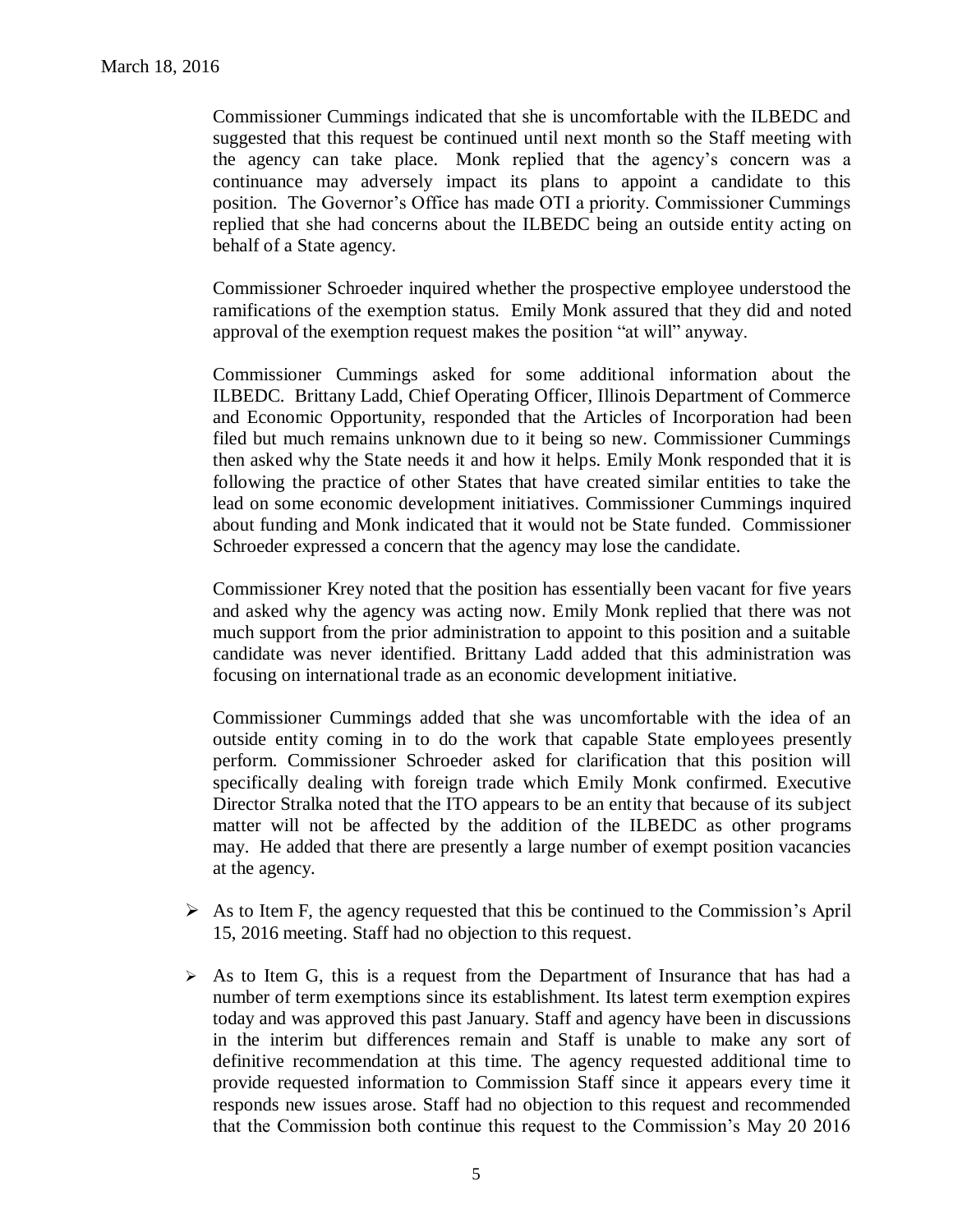meeting and approve a two month extension of the term exemption to the same date. Commissioner Krey inquired if the agency will be ready to proceed with this request by May. Jennifer Stout responded affirmatively.

**IT WAS MOVED BY COMMISSIONER KREY, SECONDED BY COMMISSIONER SCHROEDER, THE MOTION ADOPTED 3-0 TO CONTINUE TO APRIL 15, 2016 THE EXEMPTION REQUESTS FOR THE FOLLOWING POSITIONS:**

- **C: Chief Labor Counsel (Corrections)**
- **D: Chief Labor Counsel (Human Services)**
- **F: Comptroller, Office of Finance and Management (Central Management Services)**

**IT WAS MOVED BY COMMISSIONER SCHROEDER, SECONDED BY COMMISSIONER CUMMINGS, THE MOTION ADOPTED 3-0 TO ACCEPT THE WITHDRAWAL OF THE EXEMPTION REQUEST FOR THE FOLLOWING POSITION:**

**E1: Regional Economic Development/West Central Region (Commerce and Economic Opportunity)**

**IT WAS MOVED BY COMMISSIONER SCHROEDER, SECONDED BY COMMISSIONER KREY, THE MOTION ADOPTED 3-0 TO GRANT THE EXEMPTION REQUEST FOR THE FOLLOWING POSITION:**

**E2: Assistant Deputy Director, Office of Trade and Investment (Commerce and Economic Opportunity)**

**IT WAS MOVED BY COMMISSIONER CUMMINGS, SECONDED BY COMMISSIONER SCHROEDER, THE MOTION ADOPTED 3-0 TO BOTH GRANT THE EXEMPTION REQUEST TO MAY 20, 2016 AND CONTINUE IT TO MAY 20, 2016 FOR THE FOLLOWING POSITION:**

**G: Health Information Technology Exchange Program Director (Insurance)**

**The following 4d(3) exemption requests were continued to April 15, 2016:**

#### **C. Illinois Department of Corrections**

| <b>Position Number</b>  | 40070-29-08-000-01-01                 |
|-------------------------|---------------------------------------|
| <b>Functional Title</b> | <b>Chief Labor Counsel</b>            |
| Incumbent               | Vacant                                |
| Supervisor              | Governor's Office Chief Labor Counsel |
| Location                | <b>Sangamon County</b>                |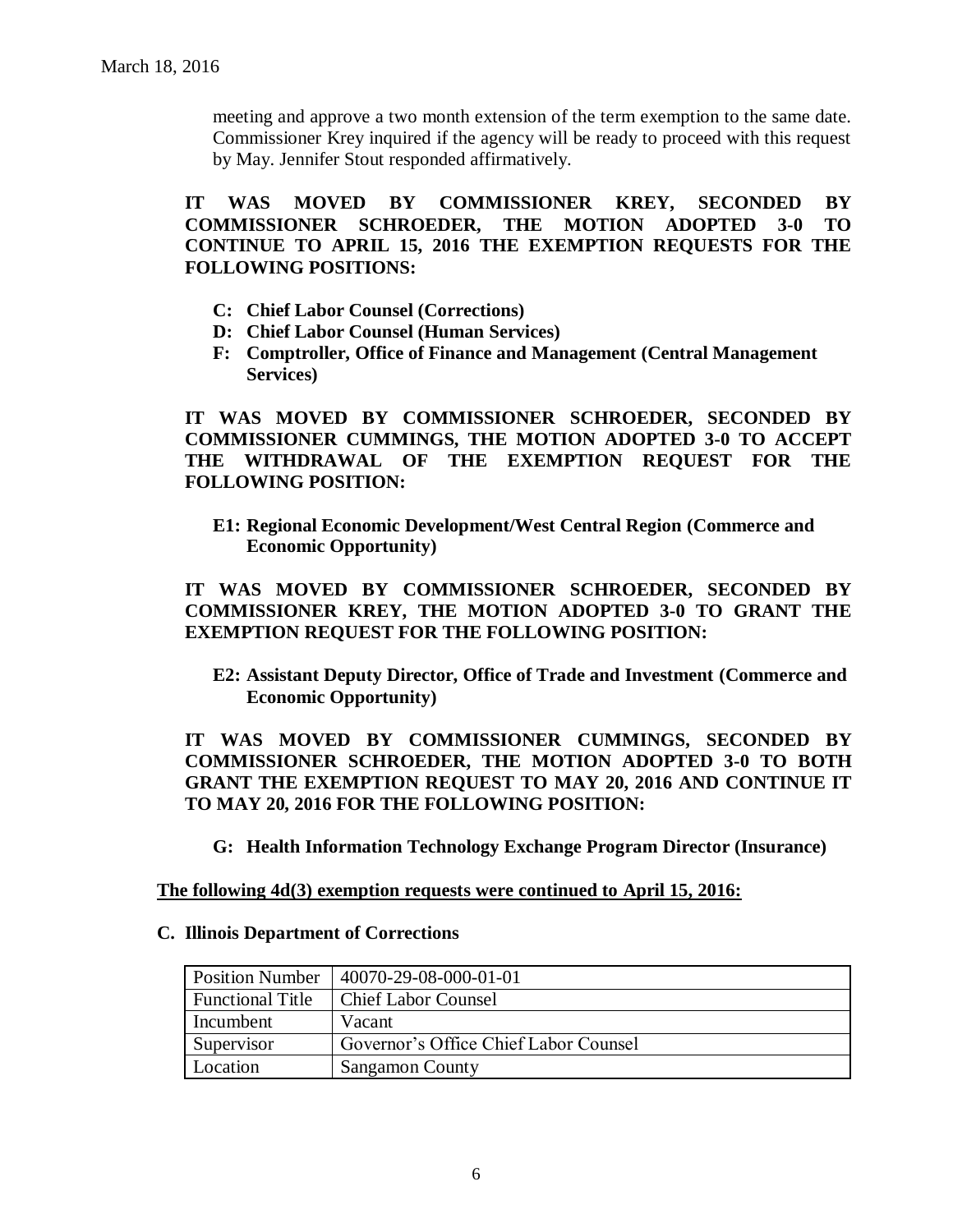$\overline{a}$ 

#### **D. Illinois Department of Human Services**

| <b>Position Number</b>  | 40070-10-00-000-00-01                 |
|-------------------------|---------------------------------------|
| <b>Functional Title</b> | <b>Chief Labor Counsel</b>            |
| Incumbent               | Vacant                                |
| Supervisor              | Governor's Office Chief Labor Counsel |
| Location                | Sangamon County                       |

# **F. Illinois Department of Central Management Services**

| <b>Position Number</b>  | 40070-37-50-200-00-01                               |
|-------------------------|-----------------------------------------------------|
| <b>Functional Title</b> | Comptroller, Office of Finance and Management       |
| Incumbent               | Vacant                                              |
| Supervisor              | Chief Financial Officer who reports to the Director |
| Location                | <b>Sangamon County</b>                              |

# **The following 4d(3) exemption was withdrawn on March 18, 2016:**

# **E1.Illinois Dept. of Commerce and Economic Opportunity**

| <b>Position Number</b>  | $40070 - 42 - 10 - 600 - 00 - 01$                            |
|-------------------------|--------------------------------------------------------------|
| <b>Functional Title</b> | Regional Economic Development/West Central Region            |
| Incumbent               | Vacant                                                       |
|                         | Regional Economic Development Deputy Director who reports to |
| Supervisor              | the Director                                                 |
| Location                | <b>Sangamon County</b>                                       |

#### **The following 4d(3) exemption request was granted on March 18, 2016:**

# **E2.Illinois Dept. of Commerce and Economic Opportunity**

| <b>Position Number</b>  | $140070 - 42 - 00 - 090 - 05 - 01^2$                           |
|-------------------------|----------------------------------------------------------------|
| <b>Functional Title</b> | Assistant Deputy Director, Office of Trade and Investment      |
| Incumbent               | Vacant                                                         |
|                         | Deputy Director, Office of Trade and Investment who reports to |
| Supervisor              | the Director                                                   |
| Location                | <b>Cook County</b>                                             |

<sup>&</sup>lt;sup>1</sup> Previous exemption was rescinded on February 20, 2015 due to extended vacancy.

 $2$  Previous exemption was rescinded on November 15, 2013 due to extended vacancy.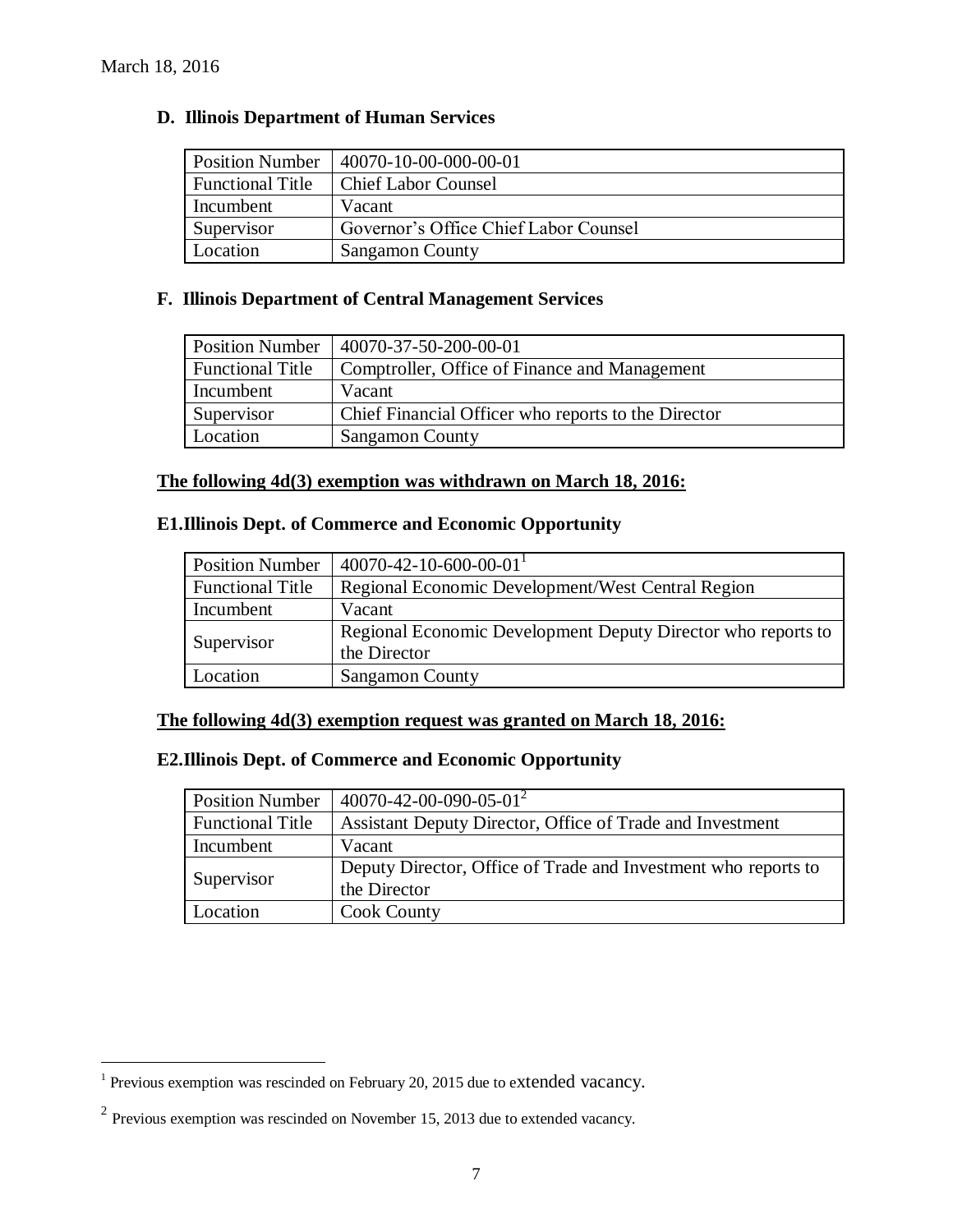# **The following 4d(3) exemption was granted to May 20, 2016 and continued to May 20, 2016 on March 18, 2016:**

#### **G. Illinois Department of Insurance**

| <b>Position Number</b>  | 40070-14-40-000-00-01                                                |
|-------------------------|----------------------------------------------------------------------|
| <b>Functional Title</b> | Health Information Technology Exchange Program Director <sup>3</sup> |
| Incumbent               | Brian P. Gorman, Elizabeth Diaz-Castillo <sup>4</sup>                |
| Supervisor              | Director                                                             |
| Location                | <b>Cook County</b>                                                   |

# VI. CLASS SPECIFICATIONS

# **A. Governing Rule – Section 1.45 Classification Plan**

The Commission will review the class specifications requiring Commission approval under the Classification Plan and will approve those that meet the requirements of the Personnel Code and Personnel Rules and conform to the following accepted principles of position classification:

- a) The specifications are descriptive of the work being done or that will be done;
- b) Identifiable differentials are set forth among classes that are sufficiently significant to permit the assignment of individual positions to the appropriate class;
- c) Reasonable career promotional opportunities are provided;
- d) The specifications provide a reasonable and valid basis for selection screening by merit examinations;
- e) All requirements of the positions are consistent with classes similar in difficulty, complexity and nature of work.

The following class titles were submitted for abolishment, creation, and revision by the Director of the Illinois Department of Central Management Services (CMS):

# **B. Boiler Safety Audit Specialist (create) Boiler Safety Specialist (revise)**

 $\overline{a}$ 

**C. Health Services Investigator I Option A (abolish) Health Services Investigator I Option B (abolish) Health Services Investigator II Option A (revise) Health Services Investigator II Option B (abolish)**

 $3$  This position was granted exemption on March 16, 2012 for two years which was extended on February 21, 2014 for an additional two years. On January 15, 2016 the position was granted exemption through March 18, 2016.

<sup>4</sup> There is an approved Additional Identical which expires on March 18, 2016.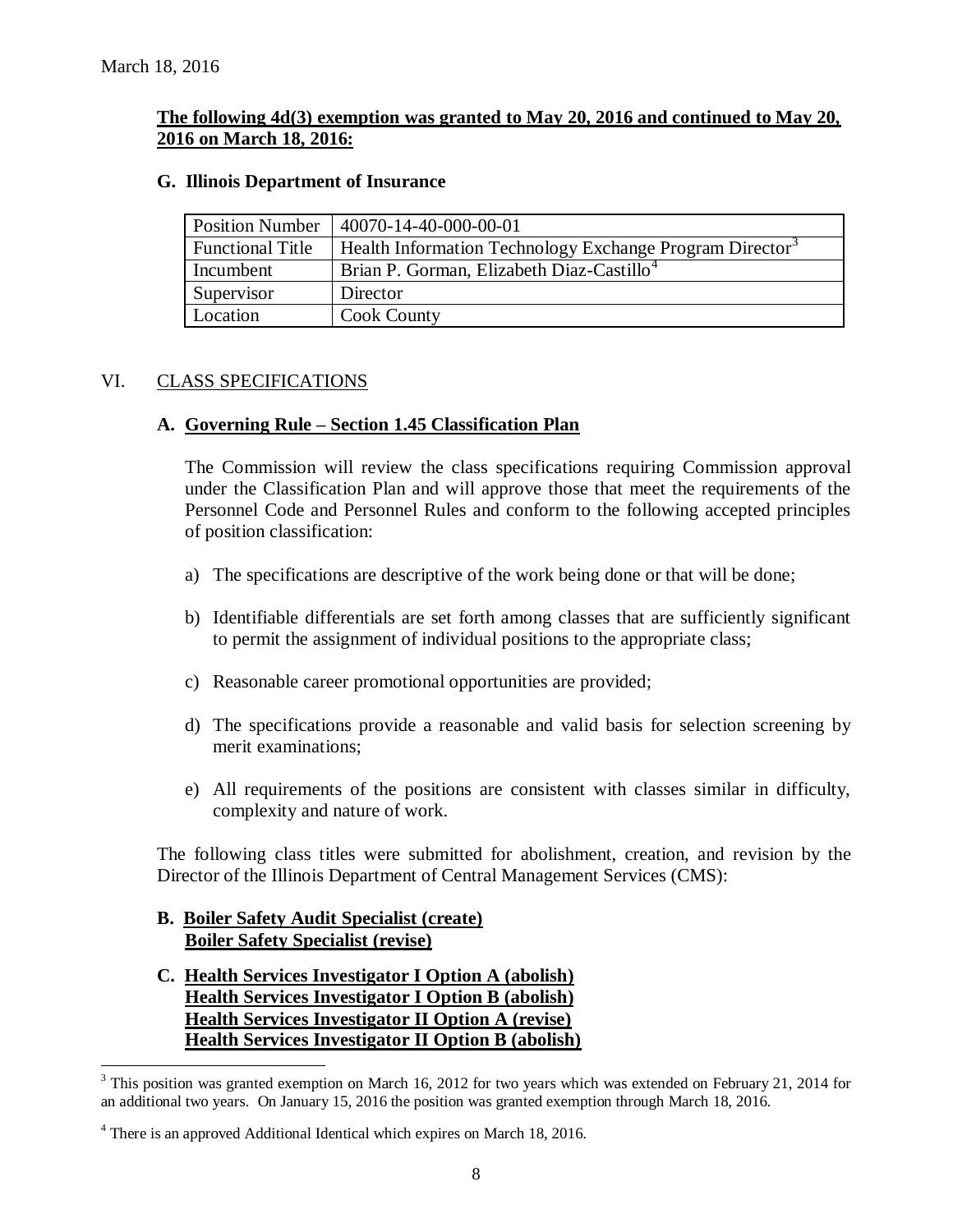# **Health Services Investigator II Option C (revise) Health Services Investigator II Option D (abolish) Health Services Investigator I (create)**

# **D. Juvenile Justice School Counselor (create)**

# **E. Special Education Resources Coordinator (create)**

Staff Analysis: Assistant Executive Director Barris spoke to Chris Nickols at CMS Technical Services about the proposed new and revised classes. Barris inquired if there were existing classes that addressed the issues raised by the new classes. In other words, it was surprising that existing classes did not address the needs expressed in the proposal, i.e., there is not already a counselor at Juvenile Justice, or isn't the State Fire Marshal already making sure that boiler safety inspections are done correctly. Barris also commented that all of the proposed classes were requested in 2014. Barris inquired about the budget impact of the decisions. Nickols confirmed that the budgetary issues technically have no bearing on class creation or revisions.

- Regarding Item B, Nickols noted that the Boiler Safety Audit Specialist was at Labor Relations for a long time and agreed that historical precedent indicated that the positions within the class would be included in a union. Nickols explained that the responsibilities fell under the Chief Inspector but he could not be all over the state at the same time and wanted to a create a separate class with 20% of the responsibilities resulting in two classes versus just the Specialist class.
- $\triangleright$  Regarding Item C, Barris noted that the creation and revision of the Health Services Investigator classes was needed due to recent changes to the Controlled Substance Act and pharmacy licensing.
- $\triangleright$  Regarding Items D and E, Nickols explained that the Juvenile Justice classes were required by a judicial consent decree as Illinois was forced to create these classes to address the needs at juvenile facilities. Nickols offered to provide the consent decree. The proposed classes were all agreed to pursuant to collective bargaining.

# **IT WAS MOVED BY COMMISSIONER CUMMINGS, SECONDED BY COMMISSIONER SCHROEDER, AND THE MOTION ADOPTED 3-0 TO APPROVE THE ABOLISHMENT, CREATION, AND REVISION OF THE FOLLOWING CLASS TITLES TO BE EFFECTIVE APRIL 1, 2016:**

- **B. Boiler Safety Audit Specialist (create) Boiler Safety Specialist (revise)**
- **C. Health Services Investigator I Option A (abolish) Health Services Investigator I Option B (abolish) Health Services Investigator II Option A (revise) Health Services Investigator II Option B (abolish) Health Services Investigator II Option C (revise) Health Services Investigator II Option D (abolish) Health Services Investigator I (create)**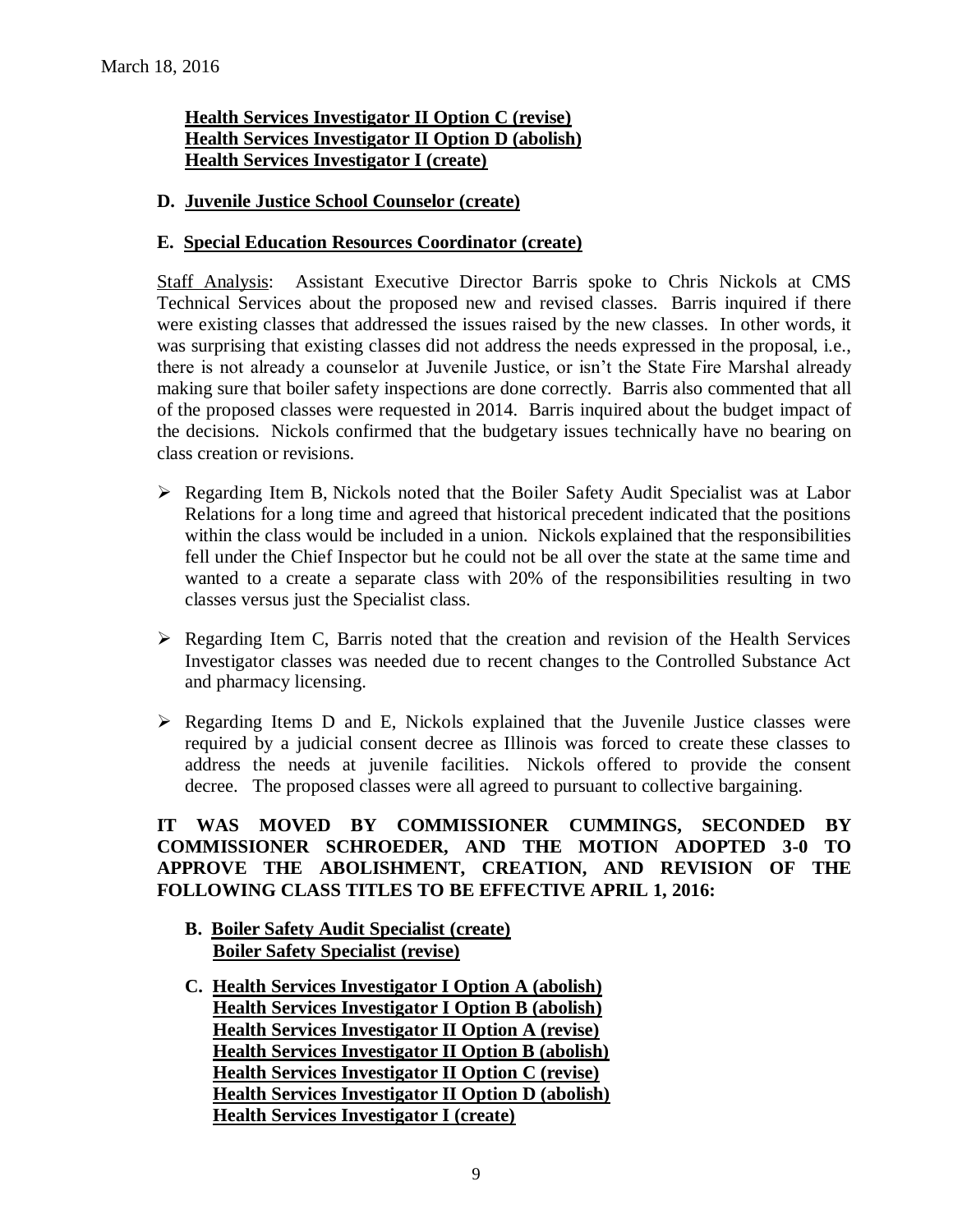# **D. Juvenile Justice School Counselor (create)**

#### **E. Special Education Resources Coordinator (create)**

**IT WAS MOVED BY COMMISSIONER KREY, SECONDED BY COMMISSIONER SCHROEDER, AND THE MOTION ADOPTED 3-0 TO DISAPPROVE ANY CLASS SPECIFICATIONS RECEIVED BY THE COMMISSION STAFF NOT CONTAINED IN THIS AGENDA TO ALLOW ADEQUATE STUDY.** 

#### VII. PERSONNEL RULES

#### **A. Civil Service Commission Governing Rule – Section 1.310 Personnel Rules**

The Commission has power to disapprove new rules or amendments to existing rules submitted by the Director of Central Management Services. Such proposed new rules or amendments of existing rules submitted to the Commission shall be accompanied by a report of proceedings attending the prior public hearing required by law with respect to them. If the Commission does not disapprove new rules or any amendment to existing rules within 30 days following the receipt from the Director of Central Management Services, the new rules or amendments have the force and effect of law after filing by the Director with the Secretary of State.

# **B. None submitted**

**IT WAS MOVED BY COMMISSIONER CUMMINGS, SECONDED BY COMMISSIONER SCHROEDER, AND THE MOTION ADOPTED 3-0 TO DISAPPROVE ANY AMENDMENTS TO PERSONNEL RULES RECEIVED BY THE COMMISSION STAFF BUT NOT CONTAINED IN THIS AGENDA TO ALLOW ADEQUATE STUDY.** 

#### VIII. MOTION TO CLOSE A PORTION OF THE MEETING

**IT WAS MOVED BY COMMISSIONER CUMMINGS, SECONDED BY COMMISSIONER SCHROEDER, AND BY ROLL CALL VOTE THE MOTION ADOPTED 3-0 TO CLOSE A PORTION OF THE MEETING PURSUANT TO SUBSECTIONS 2(c)(1), 2(c)(4), AND 2(c)(11) OF THE OPEN MEETINGS ACT.**

| <b>CUMMINGS</b>      | YES. | <b>KREY</b>     | YES |
|----------------------|------|-----------------|-----|
| <b>SCHROEDER YES</b> |      | <b>URLACHER</b> |     |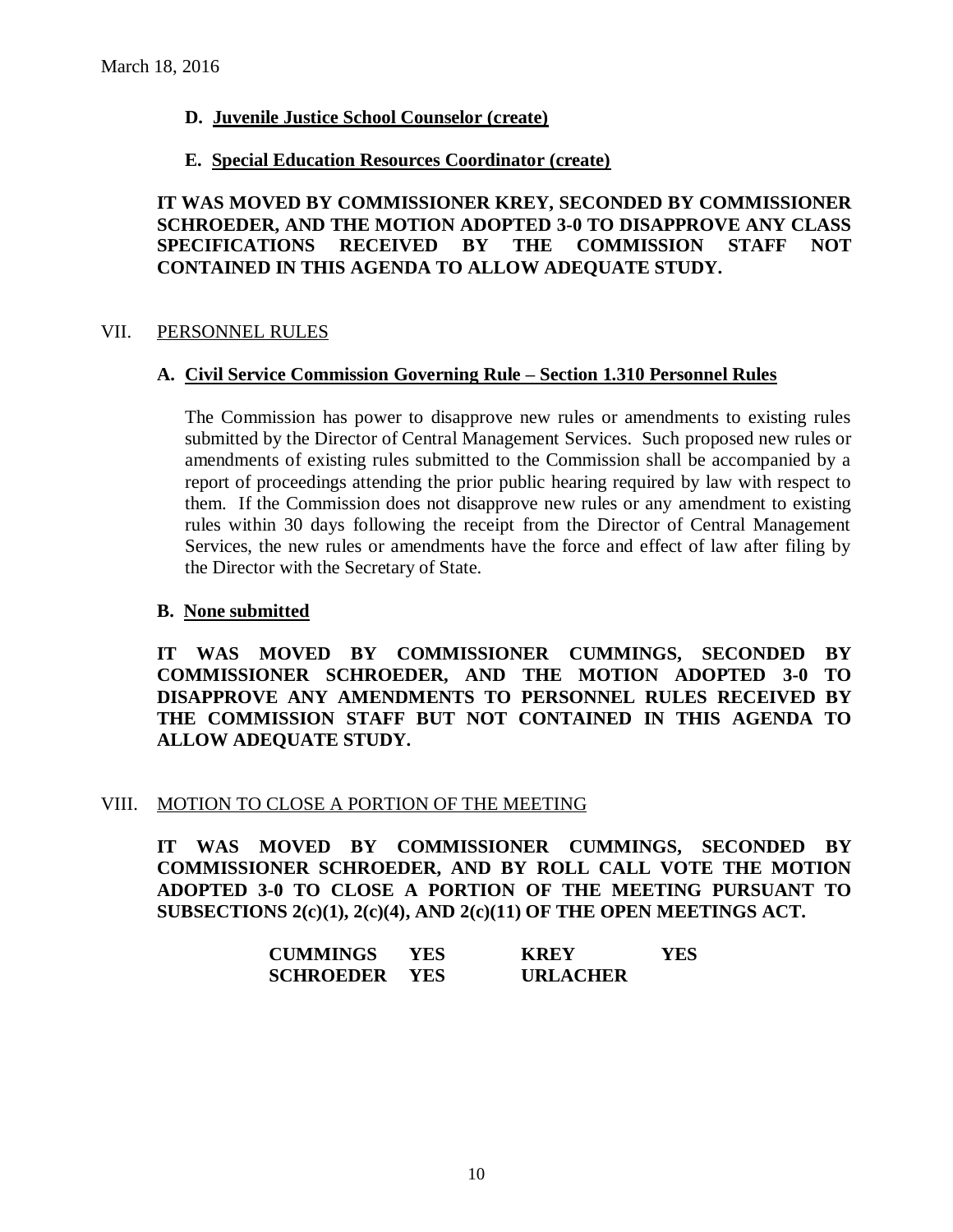#### IX. RECONVENE THE OPEN MEETING

Upon due and proper notice the regular open meeting of the Illinois Civil Service Commission was reconvened at 160 North LaSalle Street, Suite S-901, Chicago, Illinois at 11:45 a.m.

#### **PRESENT**

Anita M. Cummings, Susan Moylan Krey, and William A. Schroeder, Commissioners; Daniel Stralka, Executive Director; and Andrew Barris, Assistant Executive Director (by telephone).

#### X. NON-MERIT APPOINTMENT REPORT

Set forth below is the number of consecutive non-merit appointments made by each department as reported by Central Management Services:

| Agency                                 | 1/31/16                     | 2/29/16     | 2/28/15 |
|----------------------------------------|-----------------------------|-------------|---------|
| <b>Central Management Services</b>     | $\mathcal{D}_{\mathcal{L}}$ | 2           |         |
| <b>Children and Family Services</b>    | 0                           | $\mathbf 0$ |         |
| <b>Employment Security</b>             | 0                           |             |         |
| Financial and Professional Regulation  | 0                           |             |         |
| <b>Healthcare and Family Services</b>  | 4                           | 5           |         |
| <b>Human Services</b>                  | 11                          | 15          |         |
| Insurance                              |                             | 2           |         |
| Juvenile Justice                       | 1                           | 0           |         |
| <b>Natural Resources</b>               | 13                          | 6           |         |
| <b>State Retirement Systems</b>        | 3                           | 3           |         |
| Transportation                         | 5                           |             | Q       |
| <b>Workers Compensation Commission</b> | 3                           | 3           |         |
| <b>Totals</b>                          | 43                          | 45          |         |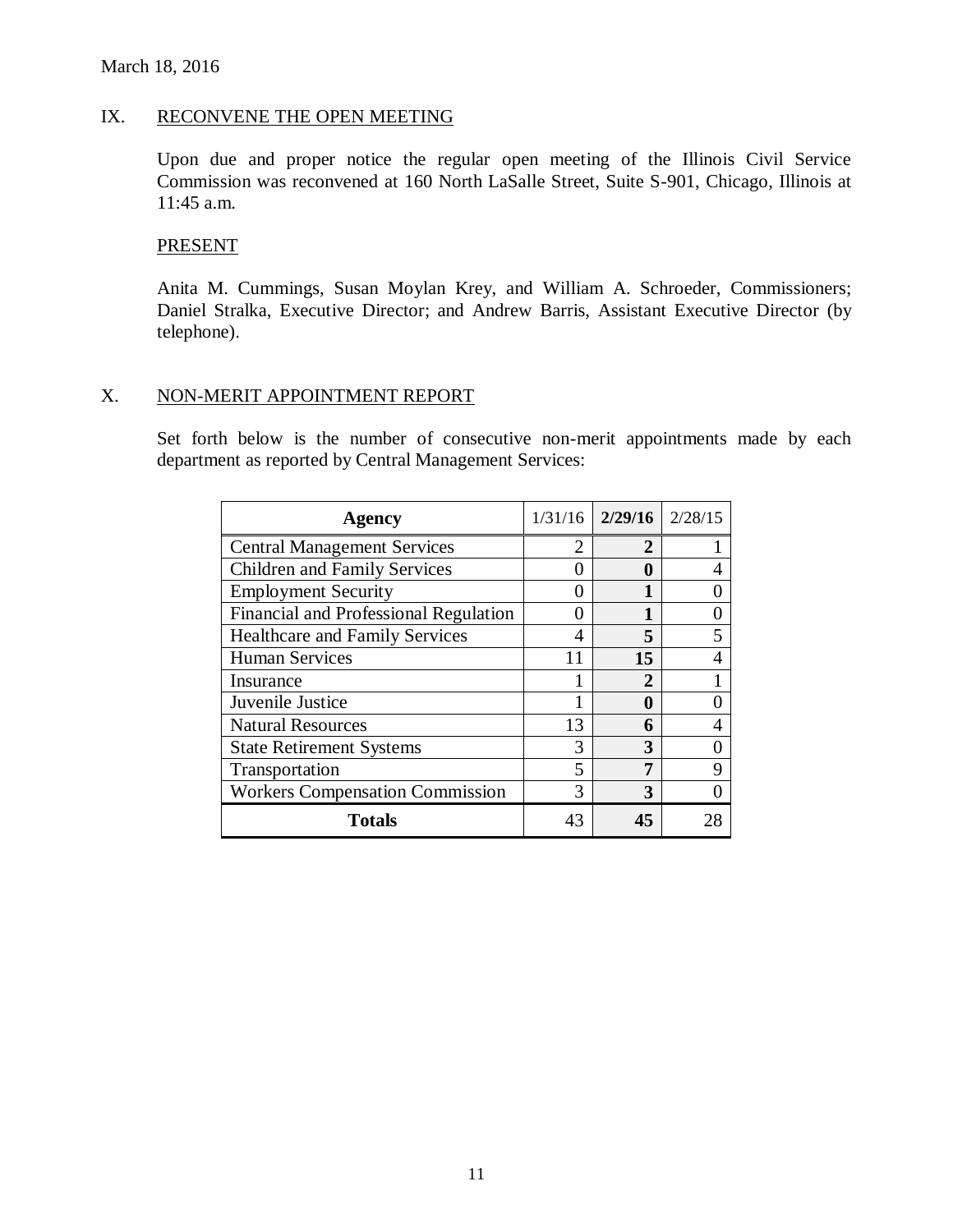# XI. PUBLICLY ANNOUNCED DECISIONS RESULTING FROM APPEALS

#### **DA-3-16**

| Employee    | LaToya Pamplin       | Appeal Date         | 7/20/15           |
|-------------|----------------------|---------------------|-------------------|
| Agency      | Human Services       | Decision Date       | 3/04/16           |
| Appeal Type | Discharge            | <b>Proposal for</b> | Discharge upheld. |
| <b>ALJ</b>  | <b>Andrew Barris</b> | <b>Decision</b>     |                   |

**IT WAS MOVED BY COMMISSIONER SCHROEDER, SECONDED BY COMMISSIONER KREY, AND BY ROLL CALL VOTE OF 3-0 THE MOTION ADOPTED TO AFFIRM AND ADOPT THE PROPOSAL FOR DECISION OF THE ADMINISTRATIVE LAW JUDGE THAT THE PROVEN CHARGES WARRANT DISCHARGE FOR THE REASONS SET FORTH IN THE PROPOSAL FOR DECISION DATED MARCH 4, 2016.**

| <b>CUMMINGS</b>  | YES | <b>KREY</b>     | YES |
|------------------|-----|-----------------|-----|
| <b>SCHROEDER</b> | YES | <b>URLACHER</b> |     |

#### **DA-17-16**

| Employee    | Vida C. Barber       | <b>Appeal Date</b> | 9/30/15                            |
|-------------|----------------------|--------------------|------------------------------------|
| Agency      | Veterans' Affairs    | Decision Date      | 3/04/16                            |
| Appeal Type | Discharge            | Proposal for       | 90-day suspension plus duration of |
| ALJ         | <b>Andrew Barris</b> | Decision           | suspension pending discharge.      |

**COMMISSIONER CUMMINGS MOVED TO MODIFY THE ADMINISTRATIVE LAW JUDGE'S PROPOSAL FOR DECISION TO A 60-DAY SUSPENSION PLUS DURATION OF THE SUSPENSION PENDING DISCHARGE. THIS MOTION FAILED FOR LACK OF A SECOND.**

**IT WAS MOVED BY COMMISSIONER SCHROEDER, SECONDED BY COMMISSIONER KREY, AND BY ROLL CALL VOTE OF 2-1 THE MOTION ADOPTED TO AFFIRM AND ADOPT THE PROPOSAL FOR DECISION OF THE ADMINISTRATIVE LAW JUDGE THAT THE PROVEN CHARGES WARRANT A 90-DAY SUSPENSION PLUS THE DURATION OF THE SUSPENSION PENDING DISCHARGE FOR THE REASONS SET FORTH IN THE PROPOSAL FOR DECISION DATED MARCH 4, 2016.**

| <b>CUMMINGS</b>      | NO | <b>KREY</b>     | YES |
|----------------------|----|-----------------|-----|
| <b>SCHROEDER YES</b> |    | <b>URLACHER</b> |     |

#### XII. CHAIRMAN REPORT

No report.